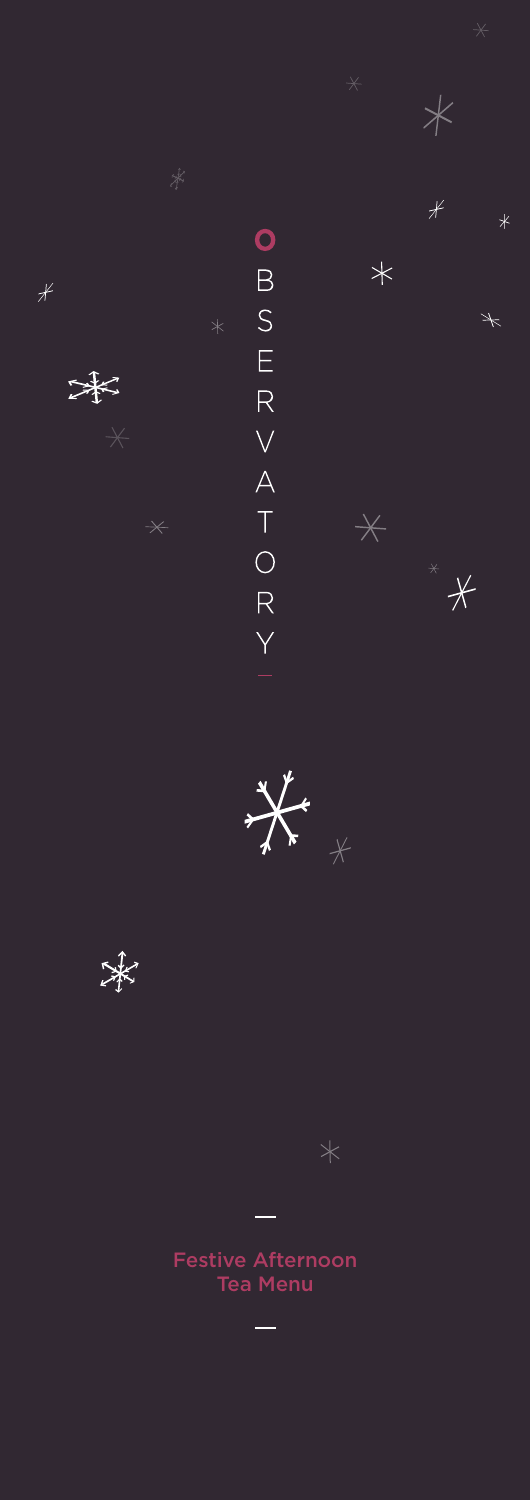**Escape the Christmas hustle and bustle and take time to enjoy the style and serenity of Festive Afternoon Tea in the Observatory. Steaming pots of freshly brewed teas and coffees from the world's finest blending houses. Dainty finger sandwiches and delicate sweet treats and slices. The warmest hospitality and the company of good friends. Take in the magnificent views of the city bustling below you in all its winter glory, then sit back and relax in this spectacular cocktail lounge.** 

 $\bullet$ 

*Start a new Christmas tradition at the Observatory.*

## **Festive Afternoon Tea Menu**

Served daily from 1-5pm Festive Afternoon Tea £45 Festive Afternoon Tea with Mulled Wine £50 Festive Champagne Afternoon Tea £55

## **Tea & Coffee Selection**

A wonderful blend of Assam and Kenya's finest teas, selected specially for Hastings Hotels and blended in Belfast by Thompson's Family Teas. We also have an extensive selection of fruit and herbal teas or specialty Christmas Teas.

Hastings Signature Blend

Green Tea with Goji Berry

Sweet Ginger

Moringa Citrus

Lemon Smoothie

Our coffee is a specially selected combination of quality beans sourced and roasted in County Antrim exclusively for Hastings Hotels by UCC, one of Ireland's leading coffee specialists.

All Afternoon Teas are priced per person

Please advise your server if you have any food allergies - some of our products may contain nuts.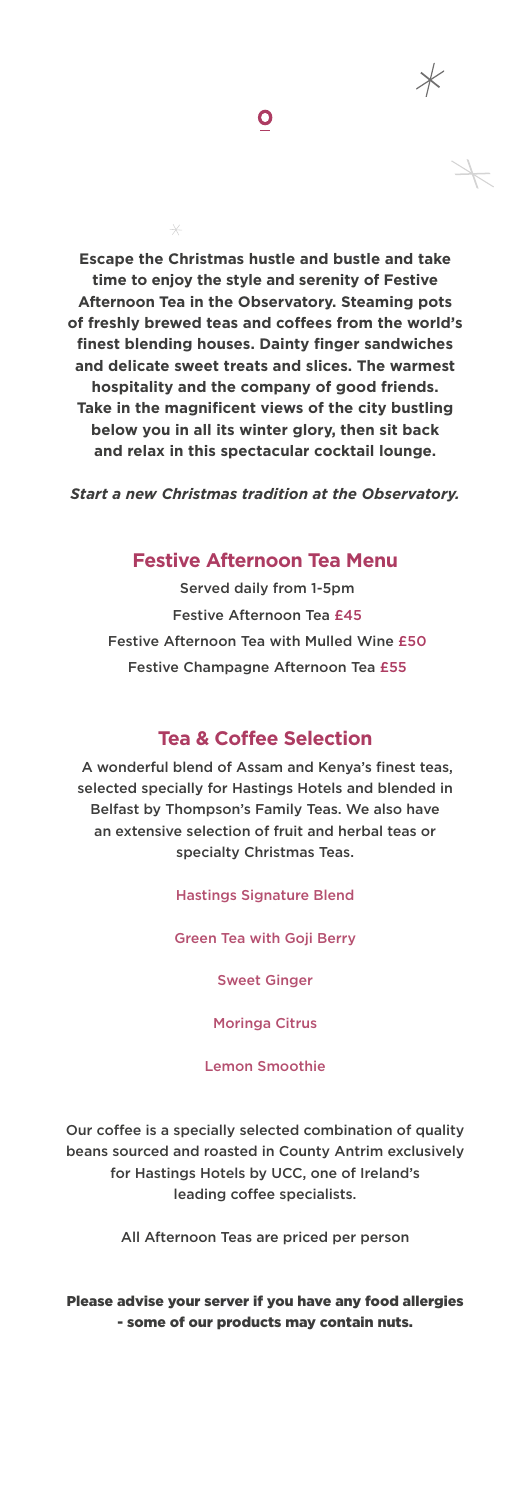

### **A selection of Finger Sandwiches made with Irwin's Breads**

 $\overline{\times}$ 

 $\bullet$ 

Glenarm Smoked Salmon & Horseradish with Garden Herb Mayonnaise on Granary Bread

Grant's Honey Glazed Ham, Mature Cheddar & Ballymaloe Relish on Granary Bread

Carnbrooke Roast Coronation Turkey on White Bread

Roast Irish Chicken with Lemon & Thyme Mayonnaise on White Bread

# **Homebaked Warm Scones**

**—**

Buttermilk, Plain and Fruit Scones.

*Served with Clotted Cream and Selection of Preserves*

#### **From our Patisserie**

**—**

Iced Christmas Cake

Pistachio Choux Bun

Dark Chocolate & Praline Macaron

Treacle & Ginger Cake with Cinnamon Cream Cheese Frosting

Custard Tart with Nutmeg & Madeira Crémeux

Chocolate Marquise & Coffee Crémeux